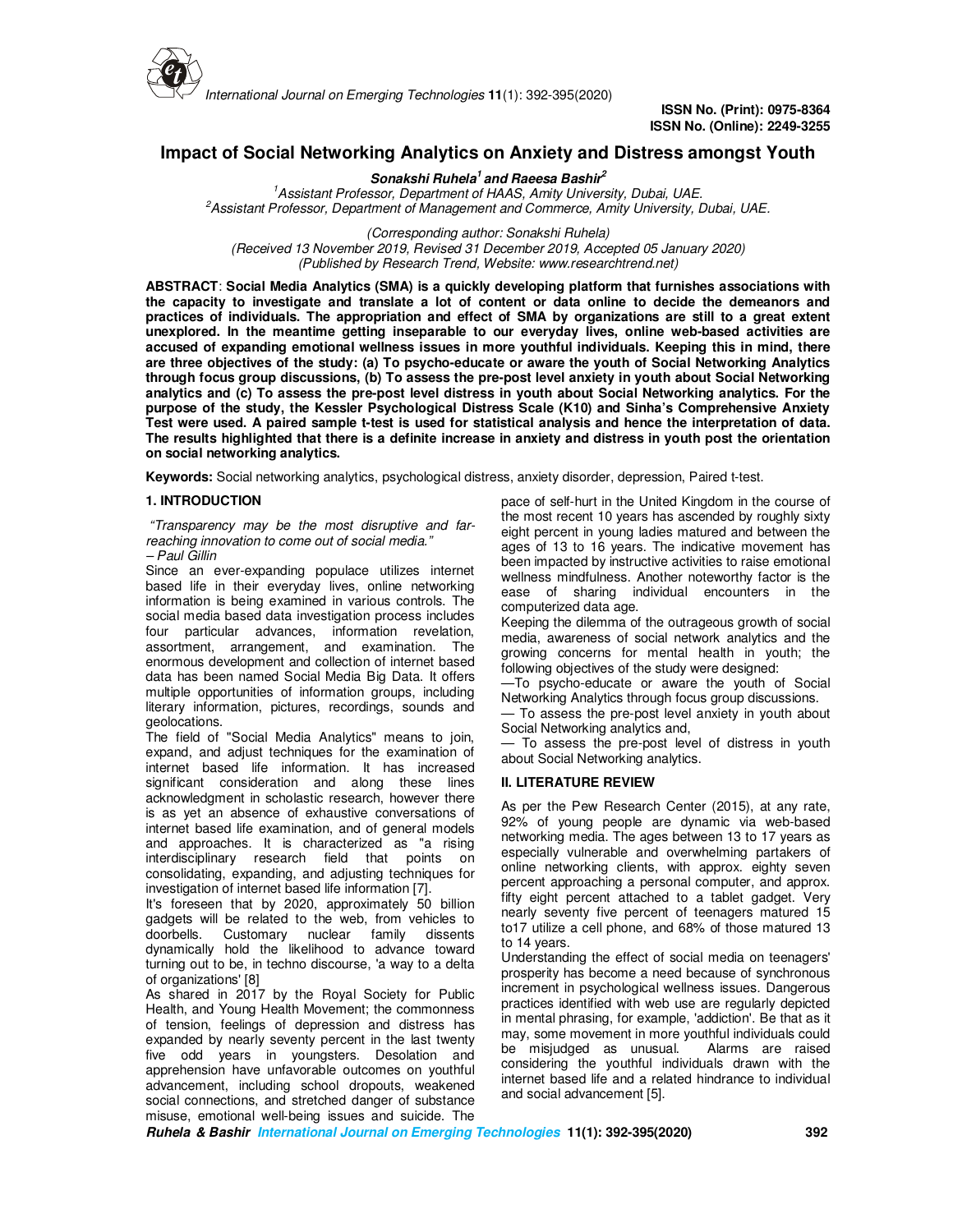Social Media Analytics has become an unavoidable device for the thriving of present day progress. In another research study, a class contextual analysis of a task that requested that understudies utilize a Twitter supporter report to plan a Twitter publicizing effort. The motivation behind this contextual analysis is to drench understudies in a genuine online networking condition and assist them with getting comfortable with investigating internet based life information to create promoting efforts. The discoveries additionally propose that understudies want to work with auxiliary information in structuring internet based life promoting efforts. The benefits of information examination ought to be additionally investigated in promoting effort classes to assist understudies with turning out to be fruitful crusade fashioners [6].

Another study showing the online social networks, selfesteem, and self-control, this research has implications for policy makers as self-control is an important aspect for maintaining social order and wellbeing [9]. The rising of online life stages gives astoundingly strong effects on the arrangement of techniques made for mining charts and social frameworks. Online life stages are set up in various wellsprings of data and at different scales. Right now mining gives skilled way to deal with execute and make usage of database. These days individuals sum up being progressively invigorated by and trusting upon such stages for information, news and deliberations of various customers on different topics. The significant reliance on these social stages makes them produce tremendous data portrayed by three computational issues specifically; volume, speed and dynamism. These issues much of the time make casual association data especially complex to separate truly, realizing the related usage of computational technique for dismembering them. Data mining gives a broad assortment of systems for perceiving significant data from colossal datasets like examples, models and norms. These frameworks for the most part do a kind of pre-preparing of data, performs the information examination and data [1].

In another study highlighting the side-effects of social media and its deep rooted connection in the mental health of youngsters; Dejection or perceived loneliness amongst the youth is generally a constituent of superficial fellowship schemes. In the present day, social media channels such as Facebook and Twitter are relatively huge supporters of the fellowship systems of youngsters. The generally current marvel of web based life and its related innovation adds another measurement to uneasiness by offering the youngster a method for forthrightly evaluating affinities and giving a quick data about get-togethers. So it's anything but difficult to perceive how innovation use can replace gradually conformist social collaboration and give a measuring stick to one's prevalence of sentiments of forlornness and disaffection. Social uneasiness and the need for validation from society are furthermore connected with precarious utilization of Facebook; up to the point where excessive use of Facebook can turn into a serious addiction and can effect in similar proportions to the cerebrum regions as addictive drugs like cocaine. This major dependence thus represents a danger to thesomatic and mental prosperity. Avoiding Facebook is seen by clients as a healthy demonstration of 'generosity' or a 'detoxification' process. Nonetheless, even with a decent estimated interpersonal organization on locales, for example, Facebook and Twitter, there come included stressors and sentiments of

disconnectedness, nerves that can cause physical medical issues and contrarily influence scholarly execution in the youthful [4].

When Posting About Products in Social Media Backfires: The Negative Effects of Consumer Identity-Signaling on Product Interest

#### **III. RESEARCH METHODOLOGY**

In this section, research methodology for the current study is discussed:

#### *A. Data Collection Method*

The idea of exploration was quantitative and the investigation was directed in Dubai with a sample size (n) of 60 young adults in the age category of 18 to 25 years. The tools used for assessment in pre testing and post testing are Sinha's Comprehensive Anxiety Test (developed in 1955) and The Kessler Psychological Distress Scale (K10- developed in 1994). The criteria was college students in the age range of 18 to 25 years and with no prior knowledge of Social Networking analytics. The college students were asked to fill the questionnaires (pre-testing), followed by 8 hours (2 hours  $\times$  4 days) orientation session was given about the Social Networking analytics (reliable and well- sourced data) and lastly, the students were asked to fill the questionnaires the same questionnaires (post testing) again. The data was collected after the informed consent was taken.

#### *B. Research Question*

Does young adults comprehend the concept Social Networking Analytics in totality?

Does susceptibility to Social Networking analytics increase anxiety and distress in youth?

#### *C. Statistical Procedures*

The paired sample t-test is a statistical procedure used to determine the impact of social networking analytics on anxiety and distress in youth. In paired t-test, the sample observations  $(u_1, u_2, u_3, \ldots, u_n)$  and  $(v_1, v_2, v_3, \ldots, v_n)$  are dependent on each other but they are dependent in pairs i.e. the pairs of observations  $(u_1, v_1)$ ,  $(u_2, v_2)$ ,  $(u_3, v_3)$  ....  $(u_n, v_n)$  corresponds to the <br>1<sup>st</sup>, 2<sup>nd</sup>, 3<sup>rd</sup> ...n<sup>th</sup> unit respectively.

Here we consider the increments,

 $t = \frac{\bar{d}}{s}$ S  $\sqrt{n}$ 

 $d_j = u_j - v_j, \ (j = 1, 2, 3 \ldots n)$ 

where  $n = 60$  (sample size)

Under Null hypothesis,  $H_0$  that there is no significant impact of social networking analytics on anxiety and distress among youth, against, Alternate Hypothesis,  $H_1$  that increments are due to sampling fluctuation i.e. social networking analytics increases anxiety and distress in youth.

> $=\frac{\bar{d}}{\sqrt{2}}$  $\frac{\sqrt{S^2}}{n}$  $\boldsymbol{n}$

 $\sim t_{n-1}$ 

The test Statistics is

**Where** 

$$
\bar{d} = \frac{1}{n} \sum_{j=1}^{n} d_j
$$
  

$$
S^2 = \frac{1}{n} \sum_{j=1}^{n} (d_j - \bar{d})^2
$$

## **IV. DATA ANALYSIS, RESULTS AND DISCUSSIONS**

The statistical analysis based on the samples collected from the respondents for assessment of pre and post anxiety and distress is studied to observe the response from the youth and to examine the impact social networking analytics on anxiety and distress amongst youth.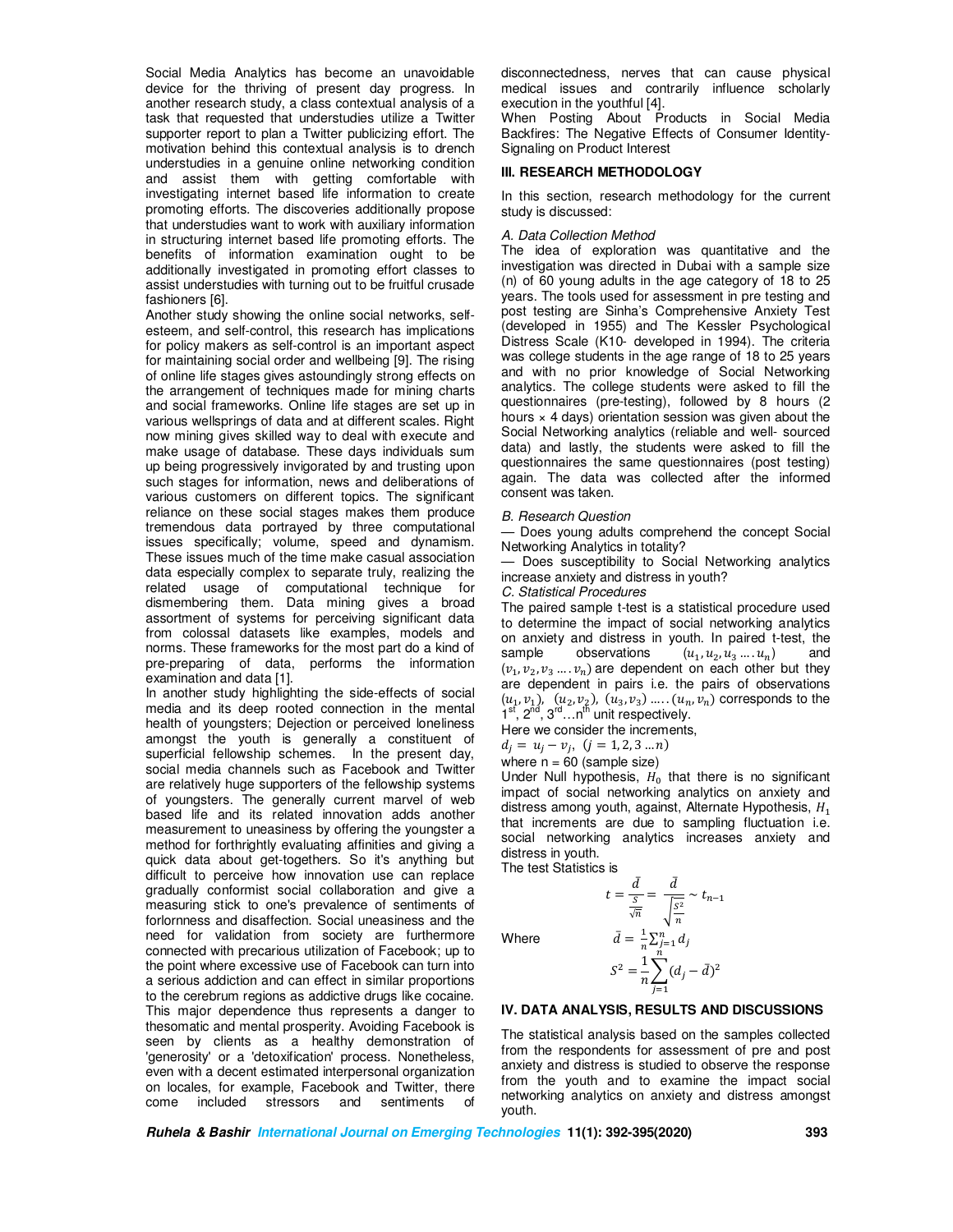| Data Summary: Summary Statistics of Scat-Pre and Post-test and K10- Pre and Post-test |                      |                       |              |               |  |
|---------------------------------------------------------------------------------------|----------------------|-----------------------|--------------|---------------|--|
| <b>Samples</b>                                                                        |                      |                       |              |               |  |
|                                                                                       | <b>SCAT-PRE TEST</b> | <b>SCAT-POST TEST</b> | K10-PRE TEST | K10-POST TEST |  |
| Mean                                                                                  | 56.53                | 81.13                 | 24.78        | 36.50         |  |
| <b>Standard Error</b>                                                                 | 2.93                 | 0.46                  | 1.65         | 0.63          |  |
| Median                                                                                | 45                   | 82                    | 22           | 38            |  |
| Mode                                                                                  | 78                   | 82                    | 12           | 42            |  |
| <b>Standard Deviation</b>                                                             | 22.69                | 3.58                  | 12.82        | 4.86          |  |
| Sample Variance                                                                       | 514.76               | 12.79                 | 164.27       | 23.71         |  |
| Kurtosis                                                                              | $-1.86$              | 6.01                  | $-1.75$      | $-1 - 14$     |  |
| <b>Skewness</b>                                                                       | 0.0697               | $-2.1789$             | 0.1759       | $-0.2059$     |  |
| Range                                                                                 | 67                   | 19                    | 35           | 18            |  |
| Sum                                                                                   | 3392                 | 4868                  | 1487         | 2190          |  |
| Count                                                                                 | 60                   | 60                    | 60           | 60            |  |

## **Table 1: Descriptive Statistical Analysis of the Sinha's Comprehensive Pre and Post Anxiety Test and the Kessler Psychological Pre and Post Distress.**

**Table 2: To analyze the impact of social networking analytics on pre and post anxiety disorder among youth.** 

| Data Summary: Paired Sample t-test |                      |                       |  |  |
|------------------------------------|----------------------|-----------------------|--|--|
|                                    | <b>SCAT-PRE TEST</b> | <b>SCAT-POST TEST</b> |  |  |
| Mean                               | 56.5333              | 81.1333               |  |  |
| Variance                           | 514.7616             | 12.7954               |  |  |
| Observation                        | 60                   | 60                    |  |  |
| Pearson Correlation                | 0.05466              |                       |  |  |
| Degrees of freedom                 | 59                   |                       |  |  |
| : Stat                             | $-8.3667$            |                       |  |  |
| P value (one tail)                 | < 0.0001             |                       |  |  |
| t critical (one tail)              | 1.6711               |                       |  |  |
| P value (two tail)                 | < 0.0001             |                       |  |  |
| t critical (two tail)              | 2.0009               |                       |  |  |

The table infers the pre and post anxiety test on the respondents and their impact on youth. It is analyzed that the |*t*| calculated which is 8.3367 is greater than the t-critical for both one tail (1.6771) and two-tail test (2.009). Further, it is observed that P-value is <0.0001 which is less than the level of significance 0.05. Hence, we fail to reject the alternate hypothesis and conclude that there is a significant impact of social networking analytics on anxiety among youth.

#### **Table 3: To analyze the impact of social networking analytics on pre and post distress among youth.**

| Data Summary: Paired Sample t-test |              |               |  |  |  |
|------------------------------------|--------------|---------------|--|--|--|
|                                    | K10-PRE TEST | K10-POST TEST |  |  |  |
| Mean                               | 24.6166      | 38.2          |  |  |  |
| Variance                           | 158.5793     | 32.9762       |  |  |  |
| Observation                        | 60           | 60            |  |  |  |
| Pearson Correlation                | 0.5727       |               |  |  |  |
| Degrees of freedom                 | 59           |               |  |  |  |
| t Stat                             | $-10.0907$   |               |  |  |  |
| P value (one tail)                 | < 0.0001     |               |  |  |  |
| t critical (one tail)              | 1.6711       |               |  |  |  |
| P value (two tail)                 | < 0.0001     |               |  |  |  |
| t critical (two tail)              | 2.0009       |               |  |  |  |

It is analyzed that there is a substantial transformation seen while conducting pre and post distress test. From the above table, it is observed that the  $|t|$  calculated which is 10.0907 is greater than t Critical for both one tail (1.6711) and two-tail test (2.0009) having 59 degrees of freedom. Also, the value of P for both one tail test (<0.0001) and two-tail test (0.0001) is less than the level of significance which is 0.05. Therefore, we reject our hypothesis and conclude that social networking analytics increases distress among youth. Hence the outcome of the analysis inferred that there is a significant increase in anxiety and distress in youth post the orientation on social networking analytics.

# **V. CONCLUSION**

The results of the study highlight that orientation to Social Networking Analytics increases the anxiety and distress in youth. The business of Big Data manages a lot of information that arrive at petabytes. Huge applications have the capacity to decipher huge measures of information into data that can be translated and read by individuals. This is the information that should be gotten. Numerous applications concerning Big Data have extraordinary manifestations to bode well to organizations and associations. Consequently, firms can utilize these devices to decide the effect created from each tweet, registration, tag, or stick on their image. Internet-based life destinations utilize the put away information to create modified news sources so that they can serve their clients with the substance the like seeing. The power move for purchasers implies that the never again depend on agents as the data attendants concerning the specific brand. Buyers see web-based life and the web to be the most fair-minded and supportive wellspring of data. In an exchange, purchasers will lead research to get together with enough data about the firm, its other options, and contributions. In times today for anyone to comprehend what purchasers think and feel about the brand and friends, Big Data examination is basic [3].

Social Media is certainly perceived as a 'twofold edged sword' whereby studies show the advantages of empowering individuals to express their considerations and sentiments, and to get social help and also at the same time, Research has demonstrated a connection between internet based life use and mental issues. A meta-examination of twenty three investigations indicated the connection of dangerous Facebook use and mental misery in youth. Other orderly audits have additionally discovered a significant connection between internets based life use and sadness.

**Ruhela & Bashir International Journal on Emerging Technologies 11(1): 392-395(2020) 394**